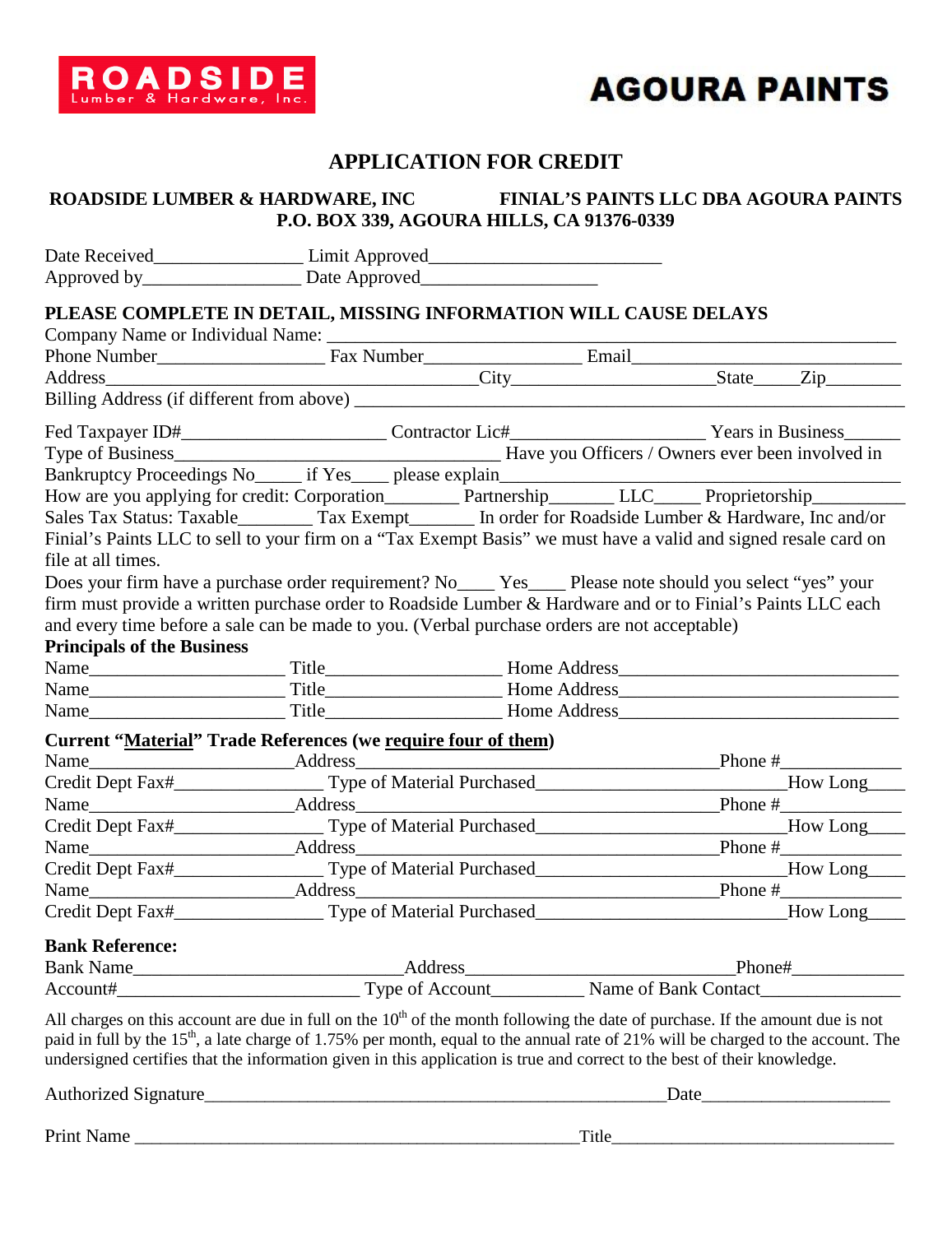**Agreement:** In consideration of purchasing goods and / or services, the customer hereby agrees to the following terms and conditions:

ROADSIDE

- 1. Pay in full according to terms on the invoice for all purchases. Terms are NET  $10^{th}$  prox. (any invoice purchased within the month is due and payable by the 10<sup>th</sup> of the following month)
- 2. Acceptable forms of payment are: Cash, Check, Money Order, Cashiers Check or Construction Vouchers only!! We do not accept credit card payments on charge accounts.
- 3. In the event payment in full is not made in accordance with item 1 above, a finance charge will be added to the past due balance.
- 4. Roadside Lumber & Hardware, Inc. and/or Finial's Paints LLC is authorized to contact any banking or trade references listed within this credit application or that become known while processing your credit request. It is also understood and agreed that Roadside Lumber & Hardware, Inc. and/or Finial's Paints LLC uses outside credit reporting services and may utilize these outside credit reporting services to obtain information both in its initial extension of credit as well as future credit evaluations.
- 5. All information ascertained by Roadside Lumber & Hardware, Inc. and/or Finial's Paints LLC shall remain the property of the seller, whether credit is granted or not.

Unconditional Personal Guarantee for Individual and Corporate Accounts: **"Completion is mandatory"**

In Consideration for the credit extended to the Individual / Corporation shown on the application for credit, the undersigned hereby guarantees and agrees to be personally liable for all indebtedness incurred by the Individual / Corporation through any of its authorized agents either listed currently on this credit application or added at some later date. The undersigned hereby personally guarantees to pay all indebtedness incurred in the name of the applicant without qualification or limitation. This is a continuing personal guarantee and security, jointer of applicant, obligation to proceed first against applicant, any claims, rights or remedies against applicant based on this guarantee, or notice of change in credit terms or credit limits.

| Signature                        | Title                         | Date                |
|----------------------------------|-------------------------------|---------------------|
| Printed Name of Guarantor        | Social Security Number        | Date of Birth       |
| Home Address of Guarantor        | Driver's License Number       | <b>State Issued</b> |
| Signature                        | Title                         | Date                |
| <b>Printed Name of Guarantor</b> | <b>Social Security Number</b> | Date of Birth       |
| Home Address of Guarantor        | Driver's License Number       | <b>State Issued</b> |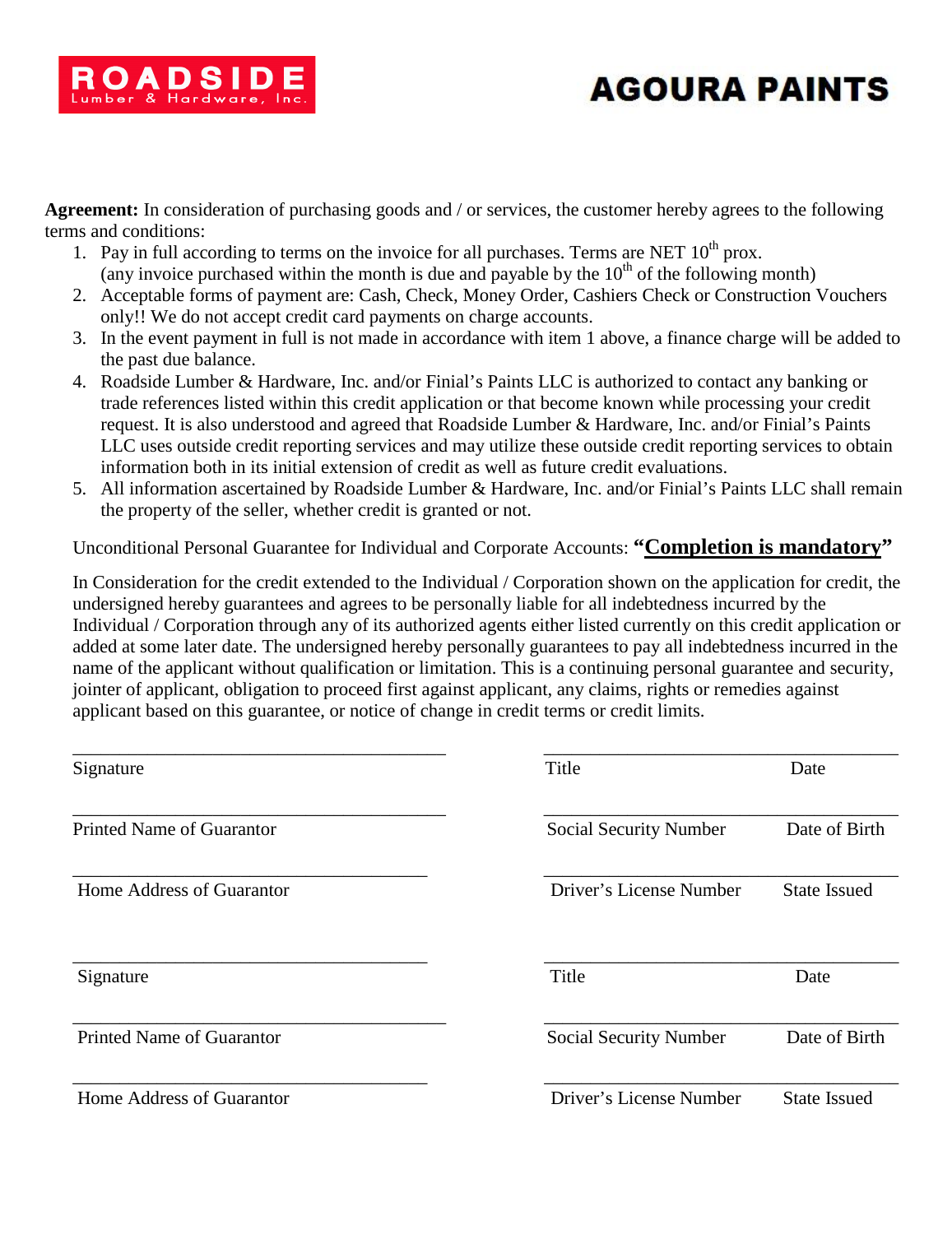

**Notice to Applicant**: Credit will be extended based upon the information you furnish and upon the conditions stated within this application. Please read this entire section prior to signing this.

- 1. Roadside Lumber & Hardware, Inc. will be referred to as "Roadside Lumber" and Finial's Paints LLC Agoura Paints will be referred to as "Finial's Paints" and the person, organization, or corporation completing this application will be referred to as the "Customer".
- 2. Each individual who signs this application on behalf of the Customer understands that Roadside Lumber and/or Finial's Paints is extending credit based upon the information given in the Application being true and correct and understands that the information is given for the purpose of inducing Roadside Lumber and/or Finial's Paints to extend credit to the Customer. The Customer authorizes the supplier to inquire into and obtain from any bank, lending institution, credit references or credit reporting agencies, whether listed on the Credit Application or not, any and all information relating to the Customer's credit worthiness or financial condition. Inquires may also be done in the future to evaluate risk and financial strength.
- 3. In the event financial statements are submitted with the Application for Credit, the individual(s) signing this Application warrant(s) the accuracy of the financial statement of the Customer. Additionally the Customer agrees to furnish Roadside Lumber and/or Finial's Paints upon request, a complete up-to-date financial statement pertaining to the Customer's operation and financial condition and other documents to support the financial statement that Roadside Lumber and/or Finial's Paints may reasonably, from time to time, request. Additionally, in the event there is any material change in the financial condition of the Customer, the Customer agrees to promptly notify Roadside Lumber and/or Finial's Paints in writing.
- 4. The Customer agrees to pay all accounts due to Roadside Lumber and/or Finial's Paints as follows: The Customer agrees to make payment according to the terms stated within this application and on the invoice. The Customer agrees to pay a late charge of one-and seventy-five percent (1.75%) per month (or the maximum late charge allowed by law, whichever is less) on all amounts that are delinquent. In the event that Roadside Lumber and/or Finial's Paints engages an attorney or collection agency to collect delinquent amounts from the Customer, whether such amounts were incurred on invoices or pursuant to a contract between Roadside Lumber and/or Finial's Paints and the Customer, the customer shall pay for all costs and expenses incurred by Roadside Lumber and/or Finial's Paints, including the fee charged by an attorney or a fee charged by a collection agency, all delinquency charges and any other costs which can be legally assessed against the Customer.
- 5. There are no warranties, expressed or implied, of fitness, merchantability, or otherwise, in the sale of materials to the Customer which extend beyond the warranties described in the contract documents, in the event there is a written contract, or on the face of an invoice or purchase order.
- 6. In the event the Customer disputes any charges made on invoices received by the Customer, the Customer agrees to inform Roadside Lumber and/or Finial's Paints within ten (10) days of the receipt of the invoices of any disputed items charged to the Customer by Roadside Lumber and/or Finial's Paints.
- 7. The customer shall notify Roadside Lumber and/or Finial's Paints in writing at least thirty (30) days prior to any change of ownership of the Customer, or of the Customers business which notice shall include a complete credit application for the buyer. Customer shall be liable for all purchases by any buyer of the business should said notification not be given. Roadside Lumber and/or Finial's Paints may, regardless of the terms stated on the invoice or prior application require all outstanding amounts be paid in full on demand upon change in ownership and may refuse to make any further deliveries or allow in-store purchases pending approval of the buyer's credit, which approval shall be at the Roadside Lumber and/or Finial's Paints sole discretion.

### **Continued on next page**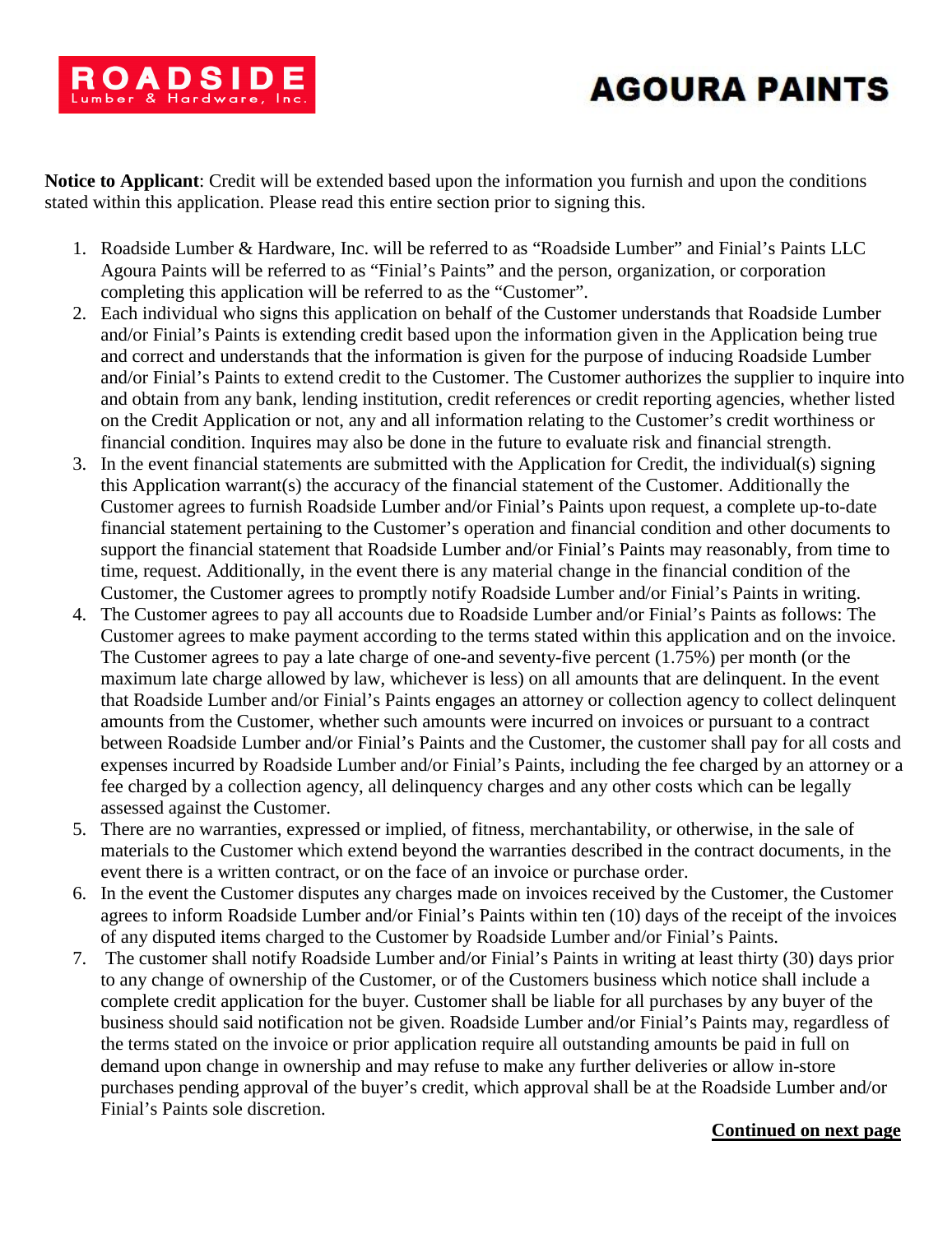

- 8. All sales to the Customer are Final. Customer must obtain Roadside Lumber and/or Finial's Paints written authorization before returning any goods. Authorized returns may be subject to a restocking fee which may vary depending on the type of product being returned.
- 9. As a matter of course, California Preliminary Notices are filed on large orders as determined by Roadside Lumber and/or Finial's Paints. Please be prepared to provide the required information prior to delivery, and preferably, at the time that order is placed.
- 10. All deliveries are made based on subjective schedules, and all promises of shipment or delivery are approximated as closely as possible by Roadside Lumber and/or Finial's Paints but in no event will Roadside Lumber and/or Finial's Paints assume any responsibility for delays in shipment or delivery and or shortages due to causes beyond their control.
- 11. Returned checks are subject to a \$35.00 return fee each time they are returned, in all instances.
- 12. In the absence of an original copy of the Credit Application, a facsimile copy will be considered as the original for the purposes of this agreement.

| Signature of Applicant and / or Guarantor |      | Signature of Applicant and / or Guarantor |      |
|-------------------------------------------|------|-------------------------------------------|------|
| Title                                     | Date | Title                                     | Date |

# **Charge Account Signer Authorization**

Account Name **Learning Control** and the set of the set of the set of the set of the set of the set of the set of the set of the set of the set of the set of the set of the set of the set of the set of the set of the set of

Person Making Authorization\_\_\_\_\_\_\_\_\_\_\_\_\_\_\_\_\_\_\_\_\_\_\_\_\_\_\_\_\_\_\_\_\_\_\_\_\_\_\_\_\_\_\_\_\_\_\_\_\_\_\_\_\_\_\_\_\_\_\_\_

## **THE FOLLOWING ARE AUTHORIZED TO CHARGE & SIGN FOR MATERIALS TO THE ABOVE ACCOUNT:**

| ⌒ |  |
|---|--|
| ◡ |  |
|   |  |
| ັ |  |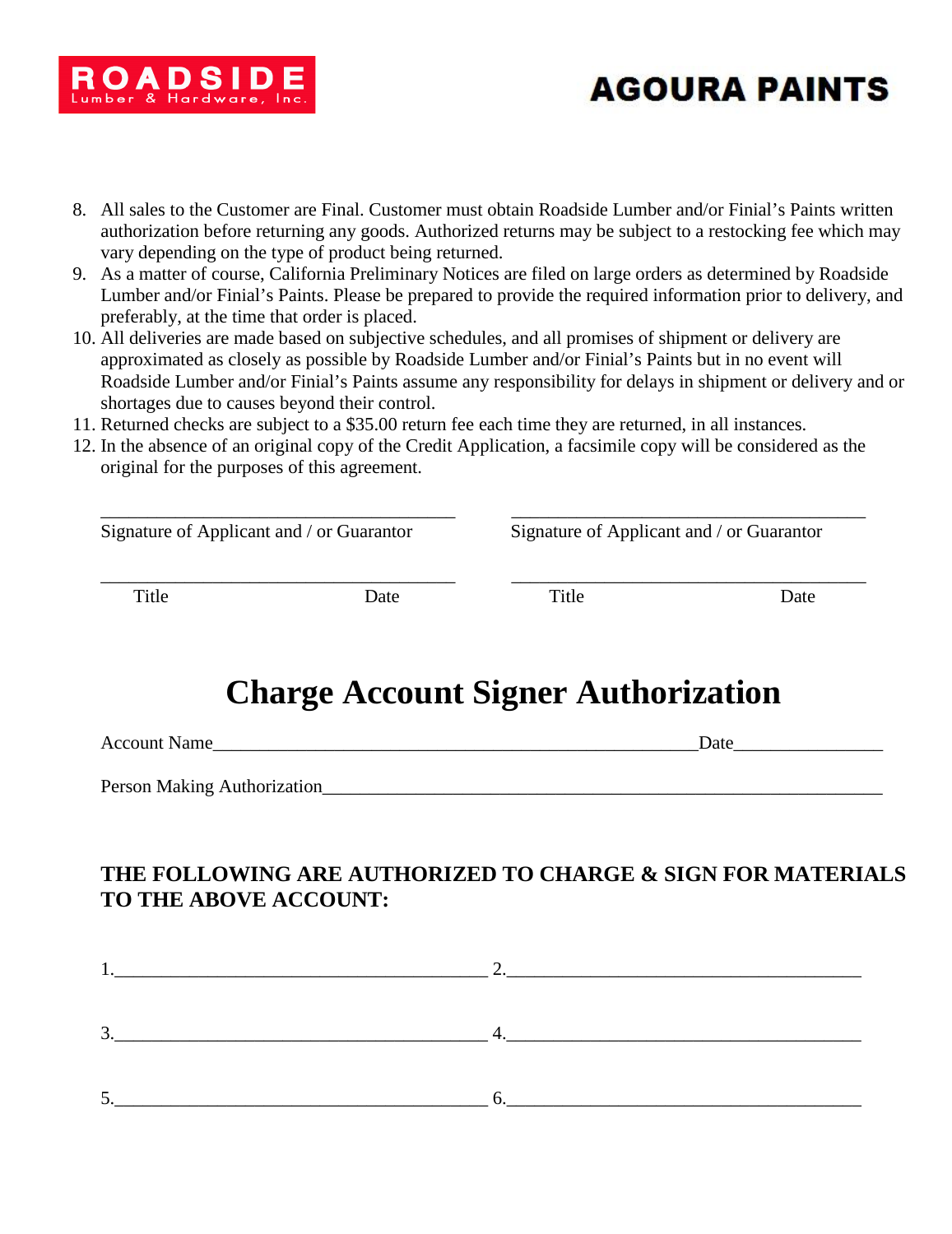Roadside Lumber & Hardware, Inc. P.O. Box 339 Agoura Hills, CA. 91377 1(818) 991-1880 ∙ 1(818) 991-0679 Fax Finial's Paints LLC dba Agoura Paints P.O. Box 339 Agoura Hills, CA. 91377 1(818) 665-4977 ∙ 1(818) 879-0948 Fax

### **Authorization To Release Rating On An Account(s) or Loan with the Following Institution:**

| Customer's name (Please Print) |  |  |
|--------------------------------|--|--|
|                                |  |  |
|                                |  |  |

It is our understanding that our customer, who has applied to our firm for credit, has a financial relationship with your bank. We would appreciate the completion of this form as soon as possible. Should we have the opportunity, we would be more than happy to reciprocate.

Any information regarding the relationship of their accounts with you, along with financial information which you would provide, would be held in strict confidence.

| Paid as Agreed? $Y/N$ |  |
|-----------------------|--|